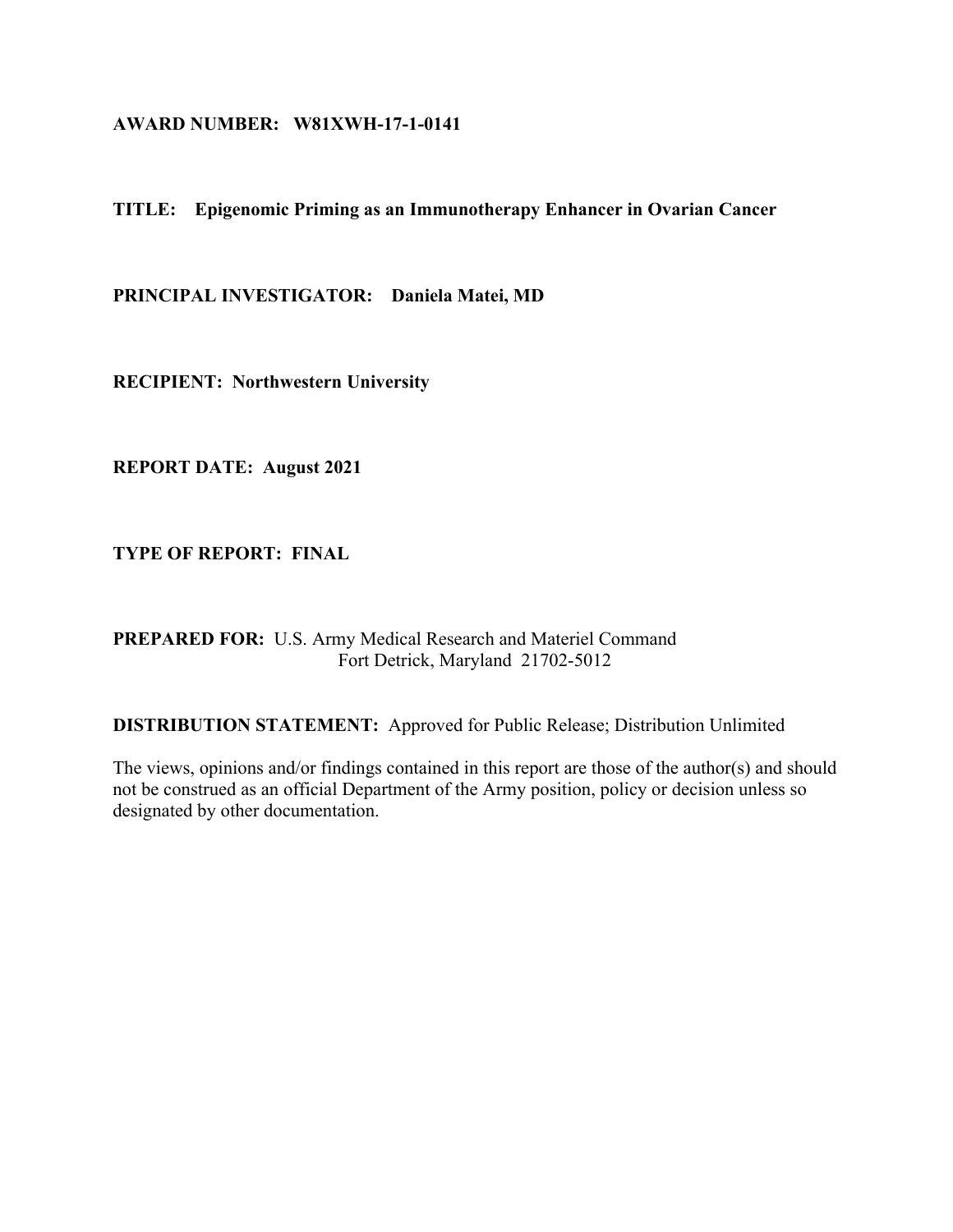|                                                                                                                                                                                                                                                                                                                                                                                                                                                                                                                                                                                                                                                                                                                                                                                                                                                                                                                                                                      | <b>REPORT DOCUMENTATION PAGE</b>                                                                                       | Form Approved<br>OMB No. 0704-0188 |                                                         |              |                             |                                                                                                                       |  |
|----------------------------------------------------------------------------------------------------------------------------------------------------------------------------------------------------------------------------------------------------------------------------------------------------------------------------------------------------------------------------------------------------------------------------------------------------------------------------------------------------------------------------------------------------------------------------------------------------------------------------------------------------------------------------------------------------------------------------------------------------------------------------------------------------------------------------------------------------------------------------------------------------------------------------------------------------------------------|------------------------------------------------------------------------------------------------------------------------|------------------------------------|---------------------------------------------------------|--------------|-----------------------------|-----------------------------------------------------------------------------------------------------------------------|--|
| The public reporting burden for this collection of information is estimated to average 1 hour per response, including the time for reviewing instructions, searching existing data<br>sources, gathering and maintaining the data needed, and completing and reviewing the collection of information. Send comments regarding this burden estimate or any other<br>aspect of this collection of information, including suggestions for reducing the burden, to Department of Defense, Washington Headquarters Services, Directorate for Information<br>Operations and Reports (0704-0188), 1215 Jefferson Davis Highway, Suite 1204, Arlington, VA 22202-4302. Respondents should be aware that notwithstanding any other<br>provision of law, no person shall be subject to any penalty for failing to comply with a collection of information if it does not display a currently valid OMB control number.<br>PLEASE DO NOT RETURN YOUR FORM TO THE ABOVE ADDRESS. |                                                                                                                        |                                    |                                                         |              |                             |                                                                                                                       |  |
|                                                                                                                                                                                                                                                                                                                                                                                                                                                                                                                                                                                                                                                                                                                                                                                                                                                                                                                                                                      | 1. REPORT DATE (DD-MM-YYYY)                                                                                            | 2. REPORT TYPE                     |                                                         |              |                             | 3. DATES COVERED (From - To)                                                                                          |  |
| AUGUST 2021                                                                                                                                                                                                                                                                                                                                                                                                                                                                                                                                                                                                                                                                                                                                                                                                                                                                                                                                                          |                                                                                                                        | <b>FINAL</b>                       |                                                         |              |                             | 05/01/2017 - 04/30/2021                                                                                               |  |
| <b>4. TITLE AND SUBTITLE</b>                                                                                                                                                                                                                                                                                                                                                                                                                                                                                                                                                                                                                                                                                                                                                                                                                                                                                                                                         |                                                                                                                        |                                    |                                                         |              |                             | <b>5a. CONTRACT NUMBER</b>                                                                                            |  |
|                                                                                                                                                                                                                                                                                                                                                                                                                                                                                                                                                                                                                                                                                                                                                                                                                                                                                                                                                                      |                                                                                                                        |                                    |                                                         |              |                             | W81XWH-17-1-0141                                                                                                      |  |
| Epigenomic Priming as an Immunotherapy Enhancer in Ovarian Cancer                                                                                                                                                                                                                                                                                                                                                                                                                                                                                                                                                                                                                                                                                                                                                                                                                                                                                                    |                                                                                                                        |                                    |                                                         |              |                             | <b>5b. GRANT NUMBER</b>                                                                                               |  |
|                                                                                                                                                                                                                                                                                                                                                                                                                                                                                                                                                                                                                                                                                                                                                                                                                                                                                                                                                                      |                                                                                                                        |                                    |                                                         |              |                             |                                                                                                                       |  |
|                                                                                                                                                                                                                                                                                                                                                                                                                                                                                                                                                                                                                                                                                                                                                                                                                                                                                                                                                                      |                                                                                                                        |                                    |                                                         |              |                             | OC160260                                                                                                              |  |
|                                                                                                                                                                                                                                                                                                                                                                                                                                                                                                                                                                                                                                                                                                                                                                                                                                                                                                                                                                      |                                                                                                                        |                                    |                                                         |              |                             | <b>5c. PROGRAM ELEMENT NUMBER</b>                                                                                     |  |
| 6. AUTHOR(S)                                                                                                                                                                                                                                                                                                                                                                                                                                                                                                                                                                                                                                                                                                                                                                                                                                                                                                                                                         |                                                                                                                        |                                    |                                                         |              |                             | <b>5d. PROJECT NUMBER</b>                                                                                             |  |
| Daniela Matei, MD                                                                                                                                                                                                                                                                                                                                                                                                                                                                                                                                                                                                                                                                                                                                                                                                                                                                                                                                                    |                                                                                                                        |                                    |                                                         |              |                             |                                                                                                                       |  |
|                                                                                                                                                                                                                                                                                                                                                                                                                                                                                                                                                                                                                                                                                                                                                                                                                                                                                                                                                                      |                                                                                                                        |                                    |                                                         |              |                             |                                                                                                                       |  |
| Bin Zhang, MD, PhD                                                                                                                                                                                                                                                                                                                                                                                                                                                                                                                                                                                                                                                                                                                                                                                                                                                                                                                                                   |                                                                                                                        |                                    |                                                         |              | <b>5e. TASK NUMBER</b>      |                                                                                                                       |  |
|                                                                                                                                                                                                                                                                                                                                                                                                                                                                                                                                                                                                                                                                                                                                                                                                                                                                                                                                                                      |                                                                                                                        |                                    |                                                         |              | <b>5f. WORK UNIT NUMBER</b> |                                                                                                                       |  |
|                                                                                                                                                                                                                                                                                                                                                                                                                                                                                                                                                                                                                                                                                                                                                                                                                                                                                                                                                                      |                                                                                                                        |                                    |                                                         |              |                             |                                                                                                                       |  |
|                                                                                                                                                                                                                                                                                                                                                                                                                                                                                                                                                                                                                                                                                                                                                                                                                                                                                                                                                                      | 7. PERFORMING ORGANIZATION NAME(S) AND ADDRESS(ES)                                                                     |                                    |                                                         |              |                             | 8. PERFORMING ORGANIZATION                                                                                            |  |
|                                                                                                                                                                                                                                                                                                                                                                                                                                                                                                                                                                                                                                                                                                                                                                                                                                                                                                                                                                      | NORTHWESTERN UNIVERSITY                                                                                                |                                    |                                                         |              |                             | <b>REPORT NUMBER</b>                                                                                                  |  |
|                                                                                                                                                                                                                                                                                                                                                                                                                                                                                                                                                                                                                                                                                                                                                                                                                                                                                                                                                                      | 633 CLARK STEVANSTON IL 60208                                                                                          |                                    |                                                         |              |                             |                                                                                                                       |  |
|                                                                                                                                                                                                                                                                                                                                                                                                                                                                                                                                                                                                                                                                                                                                                                                                                                                                                                                                                                      |                                                                                                                        |                                    |                                                         |              |                             |                                                                                                                       |  |
|                                                                                                                                                                                                                                                                                                                                                                                                                                                                                                                                                                                                                                                                                                                                                                                                                                                                                                                                                                      |                                                                                                                        |                                    |                                                         |              |                             |                                                                                                                       |  |
|                                                                                                                                                                                                                                                                                                                                                                                                                                                                                                                                                                                                                                                                                                                                                                                                                                                                                                                                                                      |                                                                                                                        |                                    | 9. SPONSORING/MONITORING AGENCY NAME(S) AND ADDRESS(ES) |              |                             | <b>10. SPONSOR/MONITOR'S ACRONYM(S)</b>                                                                               |  |
| Rosalind Franklin University of Medicine and Science North                                                                                                                                                                                                                                                                                                                                                                                                                                                                                                                                                                                                                                                                                                                                                                                                                                                                                                           |                                                                                                                        |                                    |                                                         |              |                             |                                                                                                                       |  |
| Chicago, IL 60064-3095                                                                                                                                                                                                                                                                                                                                                                                                                                                                                                                                                                                                                                                                                                                                                                                                                                                                                                                                               |                                                                                                                        |                                    |                                                         |              |                             |                                                                                                                       |  |
|                                                                                                                                                                                                                                                                                                                                                                                                                                                                                                                                                                                                                                                                                                                                                                                                                                                                                                                                                                      |                                                                                                                        |                                    |                                                         |              |                             | <b>11. SPONSOR/MONITOR'S REPORT</b><br><b>NUMBER(S)</b>                                                               |  |
|                                                                                                                                                                                                                                                                                                                                                                                                                                                                                                                                                                                                                                                                                                                                                                                                                                                                                                                                                                      |                                                                                                                        |                                    |                                                         |              |                             |                                                                                                                       |  |
|                                                                                                                                                                                                                                                                                                                                                                                                                                                                                                                                                                                                                                                                                                                                                                                                                                                                                                                                                                      | <b>12. DISTRIBUTION/AVAILABILITY STATEMENT</b>                                                                         |                                    |                                                         |              |                             |                                                                                                                       |  |
|                                                                                                                                                                                                                                                                                                                                                                                                                                                                                                                                                                                                                                                                                                                                                                                                                                                                                                                                                                      | Approved for Public Release; Distribution Unlimited                                                                    |                                    |                                                         |              |                             |                                                                                                                       |  |
|                                                                                                                                                                                                                                                                                                                                                                                                                                                                                                                                                                                                                                                                                                                                                                                                                                                                                                                                                                      |                                                                                                                        |                                    |                                                         |              |                             |                                                                                                                       |  |
|                                                                                                                                                                                                                                                                                                                                                                                                                                                                                                                                                                                                                                                                                                                                                                                                                                                                                                                                                                      |                                                                                                                        |                                    |                                                         |              |                             |                                                                                                                       |  |
|                                                                                                                                                                                                                                                                                                                                                                                                                                                                                                                                                                                                                                                                                                                                                                                                                                                                                                                                                                      | <b>13. SUPPLEMENTARY NOTES</b>                                                                                         |                                    |                                                         |              |                             |                                                                                                                       |  |
|                                                                                                                                                                                                                                                                                                                                                                                                                                                                                                                                                                                                                                                                                                                                                                                                                                                                                                                                                                      |                                                                                                                        |                                    |                                                         |              |                             |                                                                                                                       |  |
|                                                                                                                                                                                                                                                                                                                                                                                                                                                                                                                                                                                                                                                                                                                                                                                                                                                                                                                                                                      |                                                                                                                        |                                    |                                                         |              |                             |                                                                                                                       |  |
| 14. ABSTRACT                                                                                                                                                                                                                                                                                                                                                                                                                                                                                                                                                                                                                                                                                                                                                                                                                                                                                                                                                         |                                                                                                                        |                                    |                                                         |              |                             |                                                                                                                       |  |
|                                                                                                                                                                                                                                                                                                                                                                                                                                                                                                                                                                                                                                                                                                                                                                                                                                                                                                                                                                      |                                                                                                                        |                                    |                                                         |              |                             | New immunologic approaches targeting immune checkpoint pathways, such as the programmed cell death protein-1 (PD-1)   |  |
| are under clinical development for solid tumors, including ovarian cancer (OC). Anti-PD1 strategies prevent T-cell                                                                                                                                                                                                                                                                                                                                                                                                                                                                                                                                                                                                                                                                                                                                                                                                                                                   |                                                                                                                        |                                    |                                                         |              |                             |                                                                                                                       |  |
|                                                                                                                                                                                                                                                                                                                                                                                                                                                                                                                                                                                                                                                                                                                                                                                                                                                                                                                                                                      |                                                                                                                        |                                    |                                                         |              |                             | exhaustion, augmenting immune anti-tumor responses. The focus of this application is to develop a combination regimen |  |
|                                                                                                                                                                                                                                                                                                                                                                                                                                                                                                                                                                                                                                                                                                                                                                                                                                                                                                                                                                      | that enhances the activity of PD1-targeted immunotherapy in a clinical trial designed for women with recurrent ovarian |                                    |                                                         |              |                             |                                                                                                                       |  |
|                                                                                                                                                                                                                                                                                                                                                                                                                                                                                                                                                                                                                                                                                                                                                                                                                                                                                                                                                                      |                                                                                                                        |                                    |                                                         |              |                             | cancer. We speculate that an important mechanism of immune evasion in OC is represented by epigenetic silencing of    |  |
| tumor antigens. One of the mechanisms of transcriptional repression of tumor antigens.                                                                                                                                                                                                                                                                                                                                                                                                                                                                                                                                                                                                                                                                                                                                                                                                                                                                               |                                                                                                                        |                                    |                                                         |              |                             |                                                                                                                       |  |
| <b>15. SUBJECT TERMS</b>                                                                                                                                                                                                                                                                                                                                                                                                                                                                                                                                                                                                                                                                                                                                                                                                                                                                                                                                             |                                                                                                                        |                                    |                                                         |              |                             |                                                                                                                       |  |
| Ovarian cancer, DNA methylation, immune checkpoint inhibitors, tumor neoantigen                                                                                                                                                                                                                                                                                                                                                                                                                                                                                                                                                                                                                                                                                                                                                                                                                                                                                      |                                                                                                                        |                                    |                                                         |              |                             |                                                                                                                       |  |
|                                                                                                                                                                                                                                                                                                                                                                                                                                                                                                                                                                                                                                                                                                                                                                                                                                                                                                                                                                      |                                                                                                                        |                                    |                                                         |              |                             |                                                                                                                       |  |
|                                                                                                                                                                                                                                                                                                                                                                                                                                                                                                                                                                                                                                                                                                                                                                                                                                                                                                                                                                      |                                                                                                                        |                                    |                                                         |              |                             |                                                                                                                       |  |
|                                                                                                                                                                                                                                                                                                                                                                                                                                                                                                                                                                                                                                                                                                                                                                                                                                                                                                                                                                      | 16. SECURITY CLASSIFICATION OF:                                                                                        |                                    | <b>17. LIMITATION OF</b>                                | 18. NUMBER   |                             | 19a. NAME OF RESPONSIBLE PERSON                                                                                       |  |
| a. REPORT                                                                                                                                                                                                                                                                                                                                                                                                                                                                                                                                                                                                                                                                                                                                                                                                                                                                                                                                                            | b. ABSTRACT                                                                                                            | c. THIS PAGE                       | <b>ABSTRACT</b>                                         | <b>OF</b>    | <b>USAMRMC</b>              |                                                                                                                       |  |
|                                                                                                                                                                                                                                                                                                                                                                                                                                                                                                                                                                                                                                                                                                                                                                                                                                                                                                                                                                      |                                                                                                                        |                                    |                                                         | <b>PAGES</b> |                             | 19b. TELEPHONE NUMBER (Include area code)                                                                             |  |
|                                                                                                                                                                                                                                                                                                                                                                                                                                                                                                                                                                                                                                                                                                                                                                                                                                                                                                                                                                      |                                                                                                                        |                                    |                                                         | 14           |                             |                                                                                                                       |  |
| U                                                                                                                                                                                                                                                                                                                                                                                                                                                                                                                                                                                                                                                                                                                                                                                                                                                                                                                                                                    | U                                                                                                                      | U                                  | UU                                                      |              |                             |                                                                                                                       |  |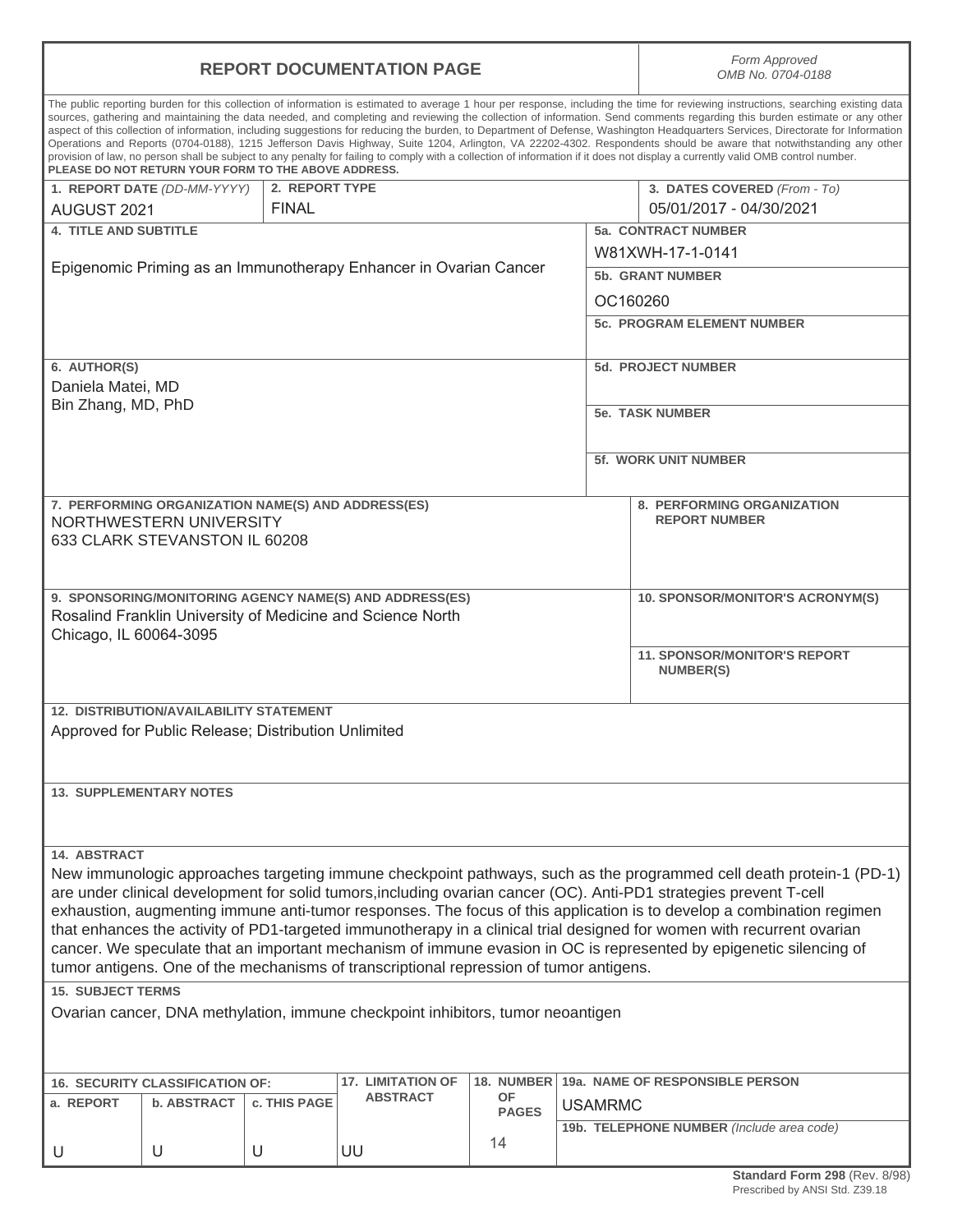# **TABLE OF CONTENTS**

| 1. Introduction                                     | 1         |
|-----------------------------------------------------|-----------|
| 2. Keywords                                         | 1         |
| 3. Accomplishments                                  | $1 - 7$   |
| 4. Impact                                           | 8         |
| 5. Changes/Problems                                 | $9 - 10$  |
| 6. Products                                         | $10 - 12$ |
| 7. Participants & Other Collaborating Organizations | $13 - 24$ |
| 8. Special Reporting Requirements                   | 25        |
|                                                     |           |

**Page**

**9. Appendices**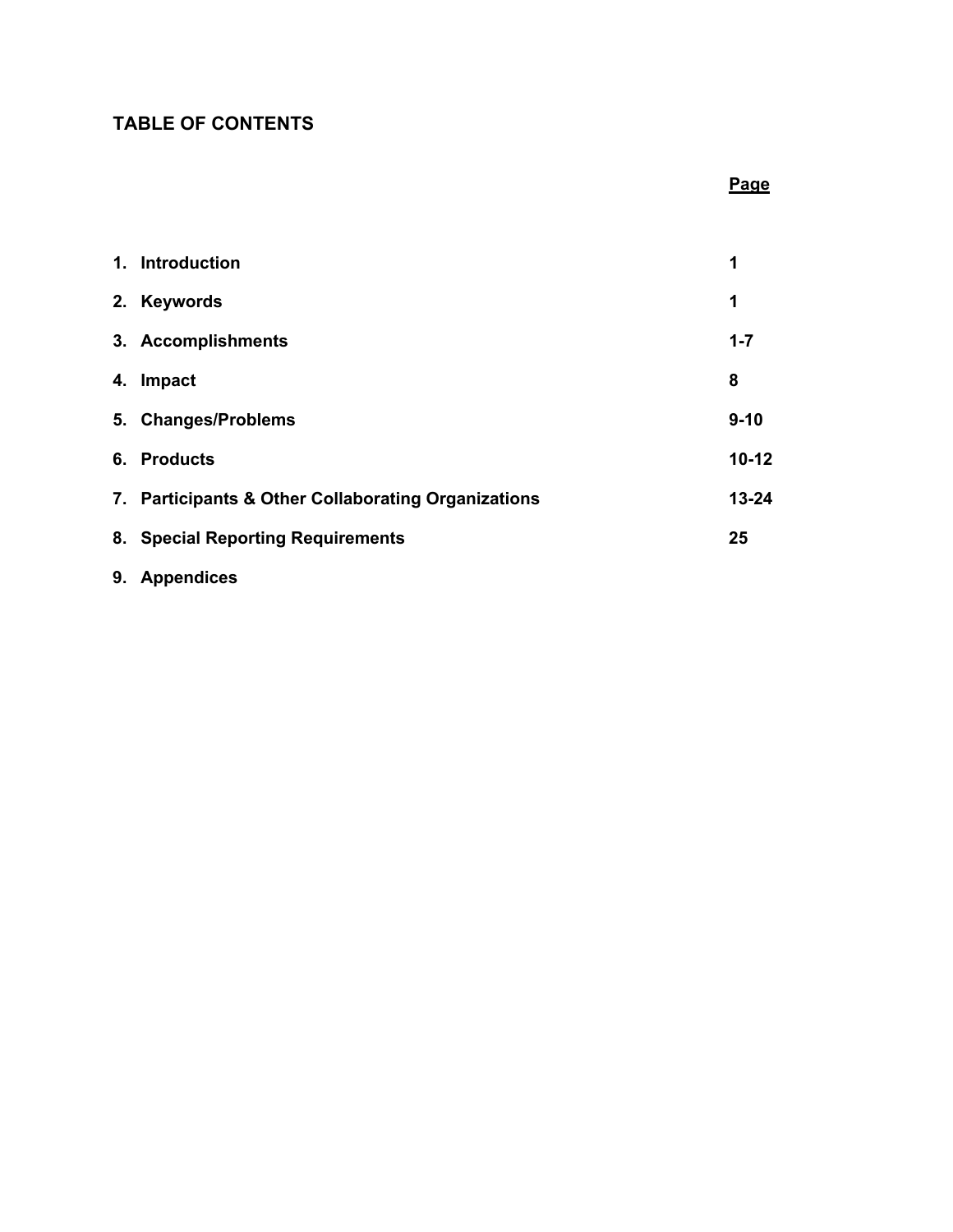**1. INTRODUCTION:** Narrative that briefly (one paragraph) describes the subject, purpose and scope of the research.

The purpose of the project is to analyze tumor biopsies and PBMCs collected as part of a clinical trial for women with platinum resistant ovarian cancer treated with epigenetic priming (guadecitabine) and pembrolizumab. The hypothesis is that epigenomic priming will enhance antitumor immunity and synergize with immune checkpoint inhibitors.

**2. KEYWORDS:** Provide a brief list of keywords (limit to 20 words).

Ovarian cancer, DNA methylation, immune checkpoint inhibitors, tumor neoantigen

**3. ACCOMPLISHMENTS:** The PI is reminded that the recipient organization is required to obtain prior written approval from the awarding agency grants official whenever there are significant changes in the project or its direction.

# **What were the major goals of the project?**

*List the major goals of the project as stated in the approved SOW. If the application listed milestones/target dates for important activities or phases of the project, identify these dates and show actual completion dates or the percentage of completion.*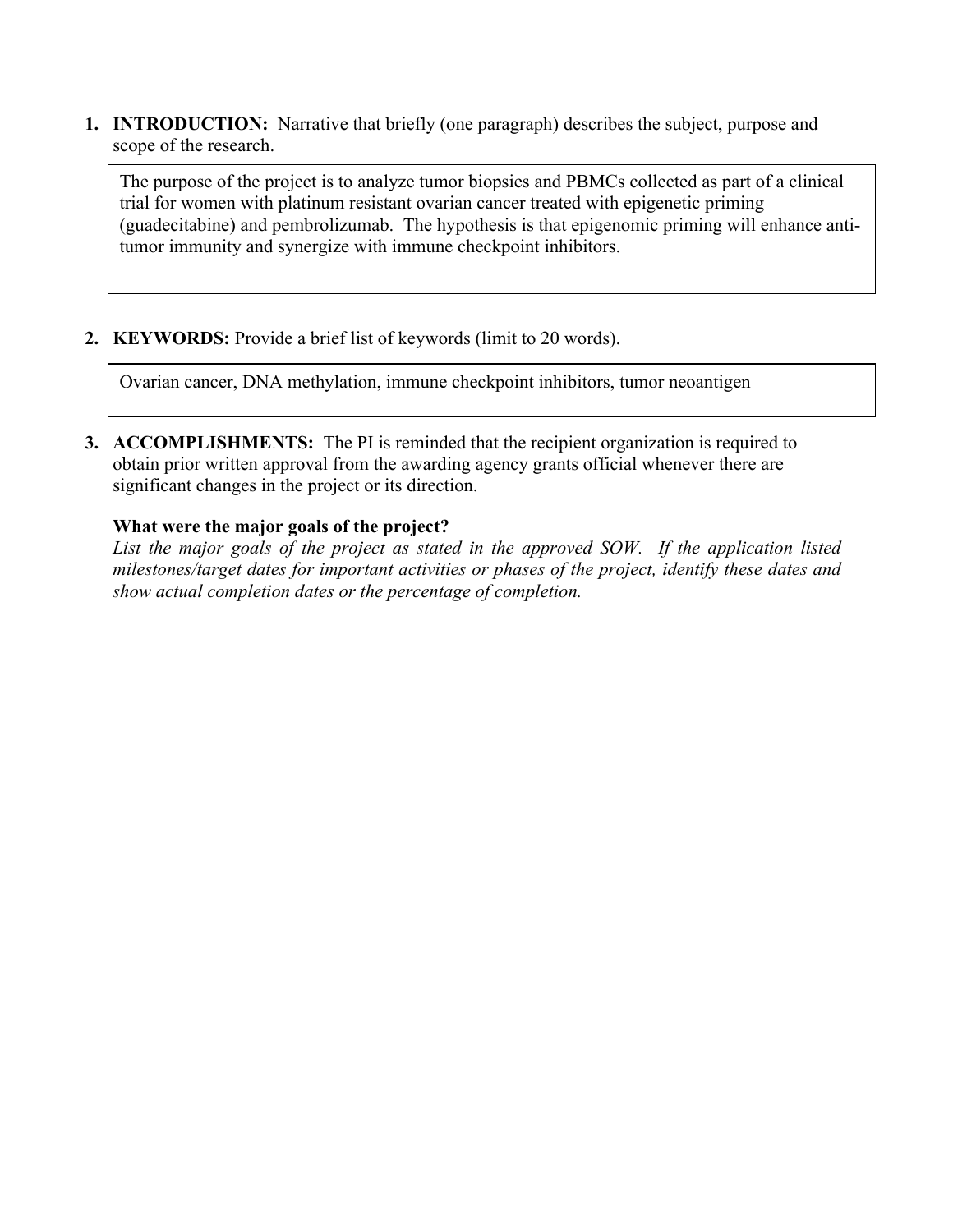| Major Task 1: Measure tumor antigens in specimens collected from clinical trial                                                                                                                                                                                                                                                                                                                                                                                                    |                                                   |  |  |  |  |
|------------------------------------------------------------------------------------------------------------------------------------------------------------------------------------------------------------------------------------------------------------------------------------------------------------------------------------------------------------------------------------------------------------------------------------------------------------------------------------|---------------------------------------------------|--|--|--|--|
| <b>Subtask 1:</b> Clinical trial enrollment and treatment                                                                                                                                                                                                                                                                                                                                                                                                                          | Completed; 48 patients                            |  |  |  |  |
| enrolled, 43 patients treated and 33 patients evaluable. Clinical trial analysis is completed.                                                                                                                                                                                                                                                                                                                                                                                     |                                                   |  |  |  |  |
| Subtask 2: Tumor biopsies, PBMC and plasma collection and storage                                                                                                                                                                                                                                                                                                                                                                                                                  | samples from 35 patients                          |  |  |  |  |
| collected (325 PBMC specimens and 48 tumor biopsies and 8 ascites specimens)                                                                                                                                                                                                                                                                                                                                                                                                       |                                                   |  |  |  |  |
| Subtask 3: Extract DNA and RNA from tumor biopsies                                                                                                                                                                                                                                                                                                                                                                                                                                 | 100% completed for the                            |  |  |  |  |
| patients enrolled                                                                                                                                                                                                                                                                                                                                                                                                                                                                  |                                                   |  |  |  |  |
| <b>Subtask 4: Extract DNA from PBMC</b>                                                                                                                                                                                                                                                                                                                                                                                                                                            | 100% completed for all                            |  |  |  |  |
| patients enrolled                                                                                                                                                                                                                                                                                                                                                                                                                                                                  |                                                   |  |  |  |  |
| Subtask 5: LINE 1 and tumor antigen pyrosequencing                                                                                                                                                                                                                                                                                                                                                                                                                                 | Completed for all                                 |  |  |  |  |
| specimens                                                                                                                                                                                                                                                                                                                                                                                                                                                                          |                                                   |  |  |  |  |
| Subtask 6: Tumor neoantigen measurement                                                                                                                                                                                                                                                                                                                                                                                                                                            | 3 paired samples completed                        |  |  |  |  |
| Subtask 8: Q-RT-PCR in tumor biopsies—tumor antigens                                                                                                                                                                                                                                                                                                                                                                                                                               | Completed in samples                              |  |  |  |  |
| where RNA was sufficient                                                                                                                                                                                                                                                                                                                                                                                                                                                           |                                                   |  |  |  |  |
| Subtask 9: Erv transcript assessment via PCR                                                                                                                                                                                                                                                                                                                                                                                                                                       | Completed on existing specimens                   |  |  |  |  |
| Major Task 2: Measure immune response in specimens collected from clinical trial:                                                                                                                                                                                                                                                                                                                                                                                                  |                                                   |  |  |  |  |
| <b>Subtask 11: FFPE tissue sections</b>                                                                                                                                                                                                                                                                                                                                                                                                                                            | Completed for all core biopsies collected to date |  |  |  |  |
| Subtask 12: IHC for CD3, CD8, CD4, granzyme B<br>Because the technology advanced since the time of<br>the grant submission and the scant material available from the biopsies had to be prioritized, we developed multiplex<br>IHC that allows evaluation of 7 markers on the same tissue (cytokeratin, CD3, CD8, CD20, CD68, FoxP3 and DAPI).<br>The conditions for mIHC were optimized and slides were stained. Analysis has been completed on responders vs.<br>non responders. |                                                   |  |  |  |  |
| Subtask 13: Flow cytometry ascites and PBMC<br>Flow cytometry was performed on few ascites<br>specimens. Additionally, because the technology advanced, we had access to CyTOF which permits much deeper<br>characterization of immune cell subsets and performed CyTOF on several paired PBMC and ascites specimens, with<br>very important results.                                                                                                                              |                                                   |  |  |  |  |
| Subtask 14: Double IHC for TA and CD8                                                                                                                                                                                                                                                                                                                                                                                                                                              | Done on 20 specimens using mIHC                   |  |  |  |  |
| Subtask 15: IHC interpretation                                                                                                                                                                                                                                                                                                                                                                                                                                                     | Completed and analyzed                            |  |  |  |  |
| Subtask 16: Measure NY-ESO-1-specific CD8+ response.<br>collected that were HLA2 positive.                                                                                                                                                                                                                                                                                                                                                                                         | This was performed on 3 ascites specimens         |  |  |  |  |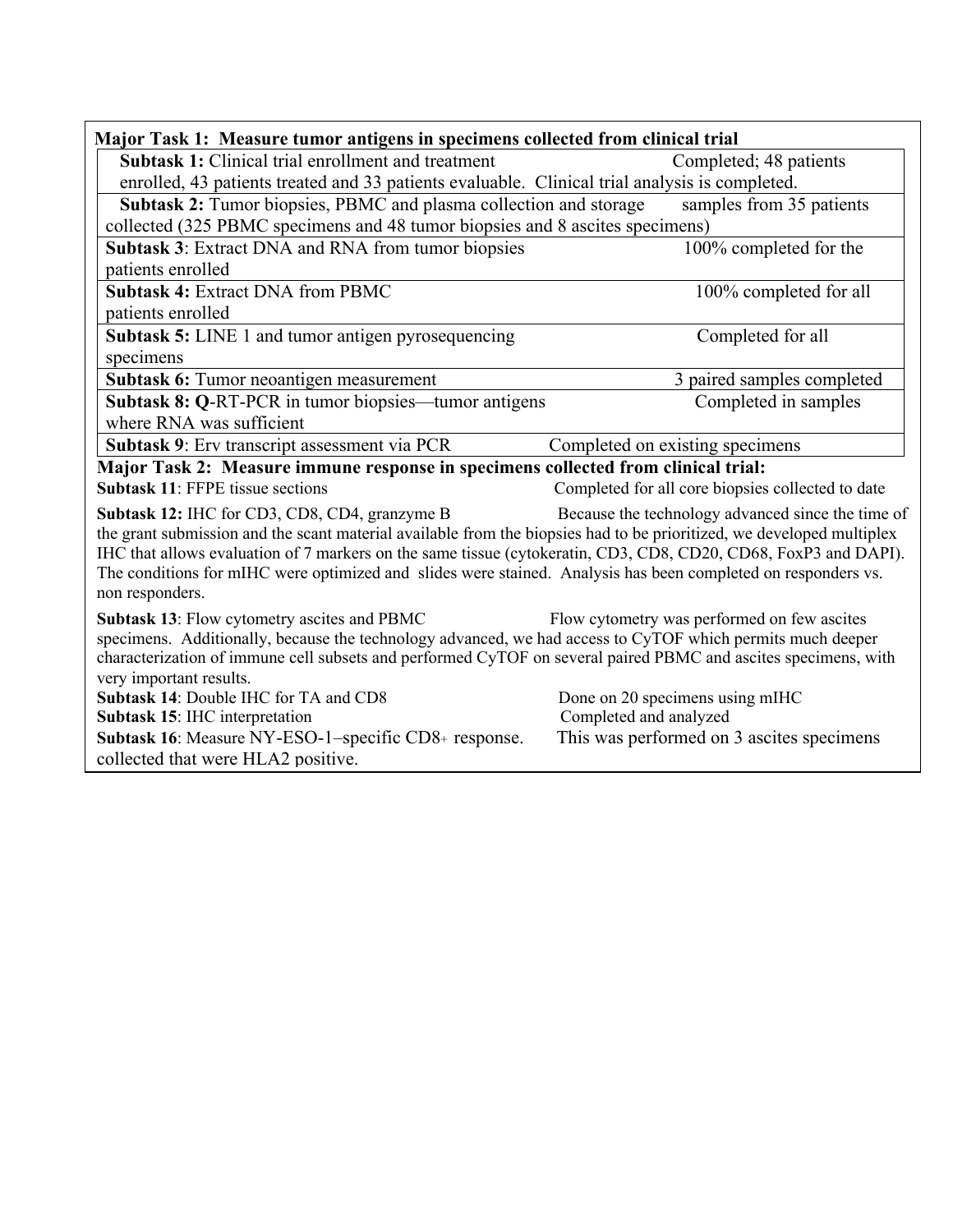## **What opportunities for training and professional development has the project provided?**

*If the project was not intended to provide training and professional development opportunities or there is nothing significant to report during this reporting period, state "Nothing to Report."*

*Describe opportunities for training and professional development provided to anyone who worked on the project or anyone who was involved in the activities supported by the project. "Training" activities are those in which individuals with advanced professional skills and experience assist others in attaining greater proficiency. Training activities may include, for example, courses or one-on-one work with a mentor. "Professional development" activities result in increased knowledge or skill in one's area of expertise and may include workshops, conferences, seminars, study groups, and individual study. Include participation in conferences, workshops, and seminars not listed under major activities.* 

**How were the results disseminated to communities of interest?**  George Hutchins, undergraduate student, CURE Program, summer 2018 George Hutchins, undergraduate student, CURE Program, summer 2017 Natalia Rombell, high school student, spring 2018 Guangyuan Zhao, PhD student, fall 2017, spring 2018 Yaqi Zhang, PdD student, spring 2018 Azza Mohamed, Master student, spring-fall 2018 Nikita Lavanya Mani PhD student, fall 2017 Renqiang Ma, MD Visiting Scholar, spring 2018 Gaoxiang Wang MD Visiting Scholar, spring 2018 Natalia Rombell, undergraduate student, spring 2018 Hanna Kubo, PhD student, fall 2018 Matthew Cowan, DO, fall-winter 2018, spring 2019 Sonal Khare, PhD Postdoc, spring 2019 Ping Xie, Post doc fall 2019, winter, spring, summer 2020, fall, winter, spring 2021 Russel Keathley, graduate student, fall, winter 2020, spring, summer 2021

*Describe how the results were disseminated to communities of interest. Include any outreach activities that were undertaken to reach members of communities who are not usually aware of these project activities, for the purpose of enhancing public understanding and increasing interest in learning and careers in science, technology, and the humanities.* 

Survive and Thrive, Chicago, September 2017 –Dr. Matei presented the clinical trial to a group of patients at Northwestern University

and scientists in Romania<br> **And Scientists in Romania** Stop Cancer, Bucharest April 2017—Dr. Matei presented design of the study to a group of physicians

*If this is the final report, state "Nothing to Report."*  MDACC, March 2018: Research Seminar, Houston Texas

Cleveland Clinic, December 2017: Research Seminar, Cleveland OH

Ohio State University, September 2018: Research Seminar including preliminary results from the trial Oklahoma University, March 2019: Research Seminar including preliminary results from the trial Stop Cancer, Bucharest, May 2019—Research seminar to physicians and scientists in Romania Gynecology Oncology Showcase, Northwestern University May 2019—results presented to physicians

from the Department of Obstetrics and Gynecology

ASCO 2020; poster presentation of clinical endpoints

AACR 2020; part of oral presentation in Educational Symposia

SGO 2021: Plenary session, oral presentation of translational endpoints by Matthew Cowan Translational Bridge Symposium Lurie Cancer Center 2021: Matei presents final results of the study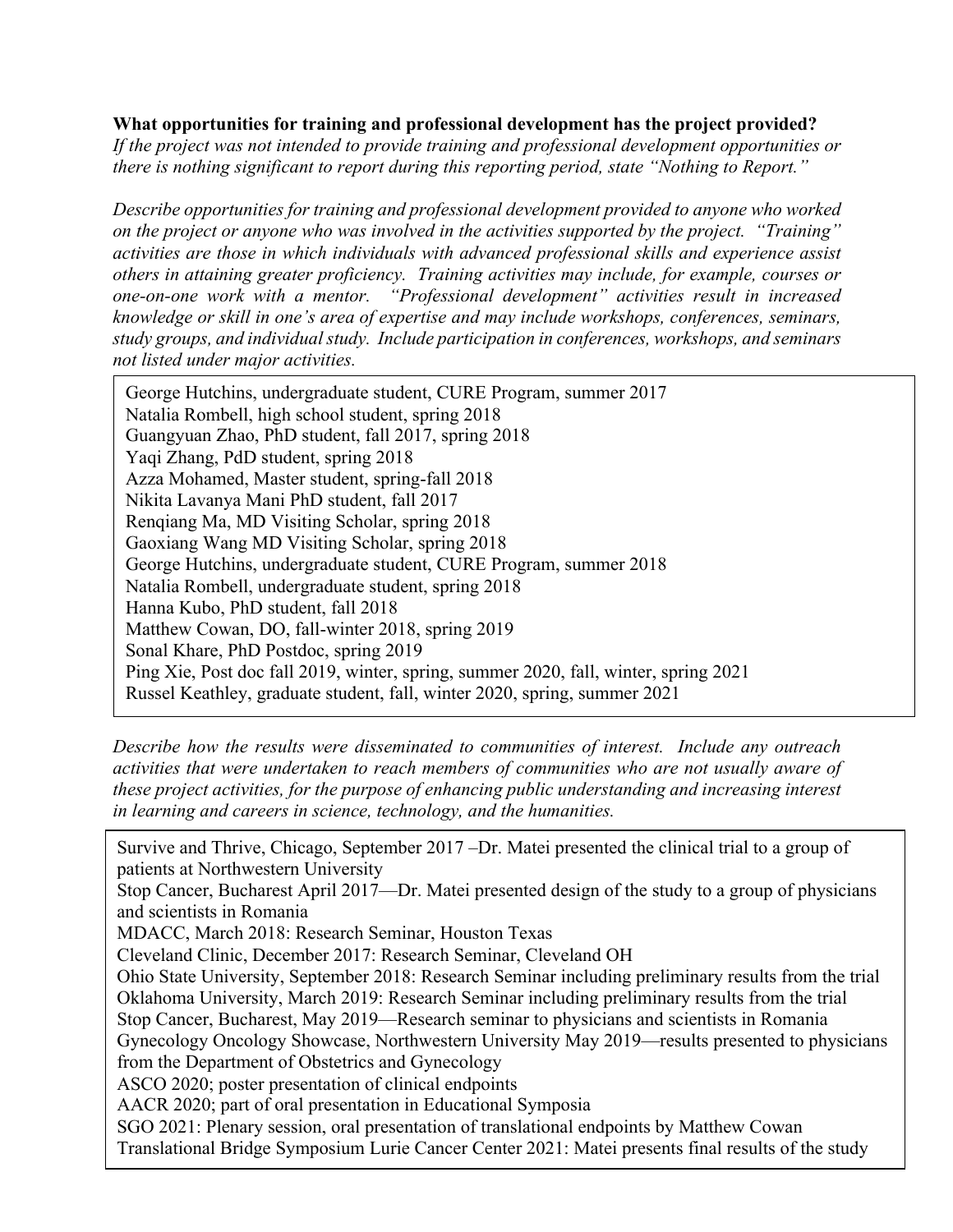*Describe briefly what you plan to do during the next reporting period to accomplish the goals and objectives.* 

Study and analysis are completed, we are finalizing the manuscript, which has not yet been submitted, but should be submitted in September/October 2021.

**4. IMPACT:** Describe distinctive contributions, major accomplishments, innovations, successes, or any change in practice or behavior that has come about as a result of the project relative to:

**What was the impact on the development of the principal discipline(s) of the project?**

*If there is nothing significant to report during this reporting period, state "Nothing to Report."*

*Describe how findings, results, techniques that were developed or extended, or other products from the project made an impact or are likely to make an impact on the base of knowledge, theory, and research in the principal disciplinary field(s) of the project. Summarize using language that an intelligent lay audience can understand (Scientific American style).*

- 1. The study is providing new information on the transcriptome and methylome of platinum resistant ovarian cancer. Data will be soon made publicly available in GEO.
- 2. The study is providing new information about the immune composition of the ovarian tumor microenvironment in platinum resistant ovarian cancer.
- 3. The study is providing new information on the impact of epigenetic priming to immunotherapy in ovarian cancer.
- 4. The study is proposing new biomarkers to predict response to immunotherapy in recurrent ovarian cancer.

### **What was the impact on other disciplines?**

*If there is nothing significant to report during this reporting period, state "Nothing to Report."*

*Describe how the findings, results, or techniques that were developed or improved, or other products from the project made an impact or are likely to make an impact on other disciplines.*

Nothing to report

### **What was the impact on technology transfer?**

*If there is nothing significant to report during this reporting period, state "Nothing to Report."*

*Describe ways in which the project made an impact, or is likely to make an impact, on commercial technology or public use, including:*

- *transfer of results to entities in government or industry;*
- *instances where the research has led to the initiation of a start-up company; or*
- *adoption of new practices.*

### Nothing to report

# **What was the impact on society beyond science and technology?**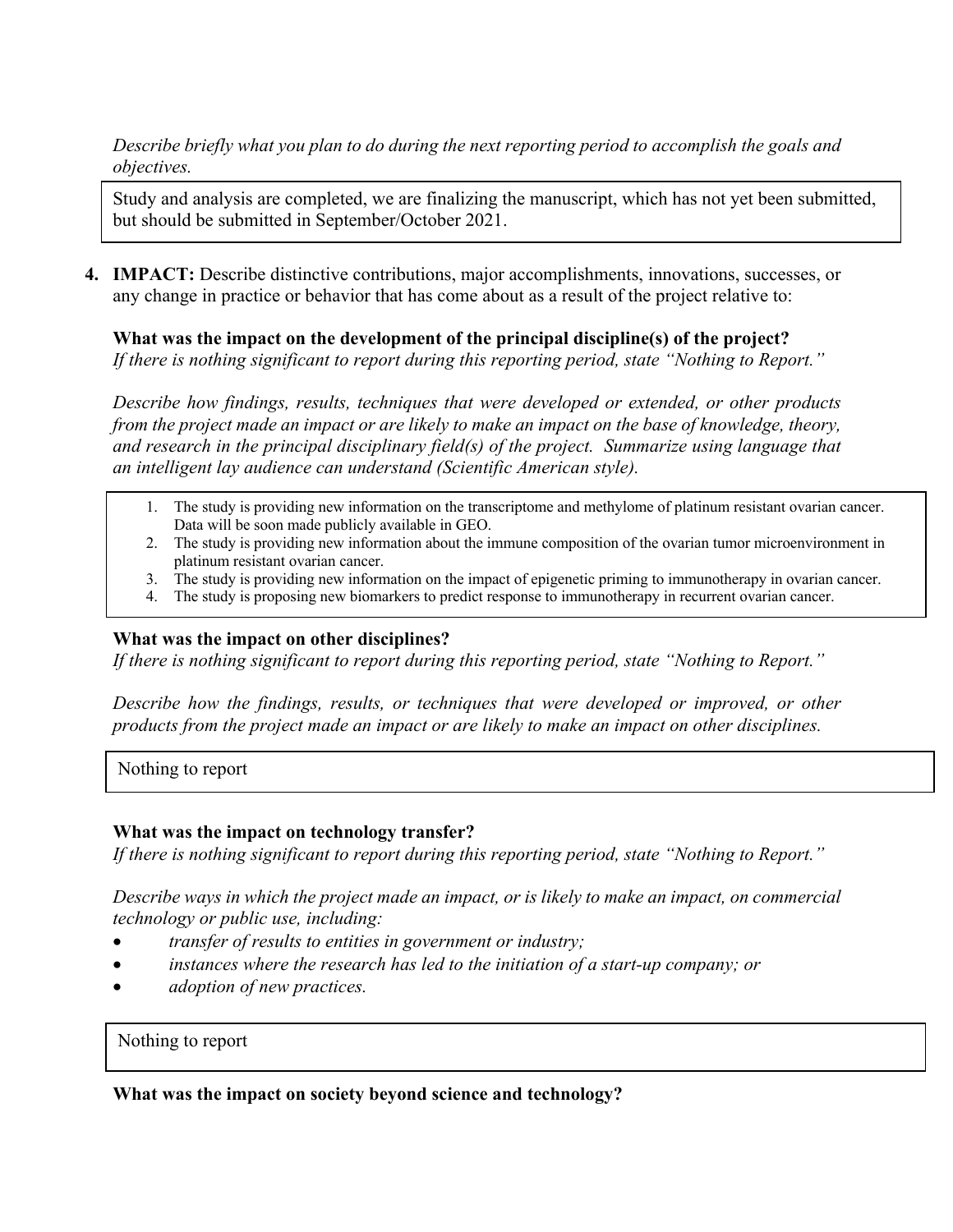*If there is nothing significant to report during this reporting period, state "Nothing to Report."*

*Describe how results from the project made an impact, or are likely to make an impact, beyond the bounds of science, engineering, and the academic world on areas such as:*

- *improving public knowledge, attitudes, skills, and abilities;*
- *changing behavior, practices, decision making, policies (including regulatory policies), or social actions; or*
- *improving social, economic, civic, or environmental conditions.*

Nothing to report

**5. CHANGES/PROBLEMS:** The PD/PI is reminded that the recipient organization is required to obtain prior written approval from the awarding agency grants official whenever there are significant changes in the project or its direction. If not previously reported in writing, provide the following additional information or state, "Nothing to Report," if applicable:

# **Changes in approach and reasons for change**

*Describe any changes in approach during the reporting period and reasons for these changes. Remember that significant changes in objectives and scope require prior approval of the agency.*

Because the tissue obtained through biopsies is scant, nucleic acids extracted for some specimens are in low amount and will have to be prioritized for use. To gain most knowledge from the specimens obtained, we used RNA sequencing (instead of RT-PCR for multiple genes) for the specimens yielding sufficient amount of RNA. This allowed getting information on many genes, rather than on a small set of genes. Likewise, for the IHC analyses proposed in Aim 2, we developed multi-channel IHC to allow examining multiple markers on the same specimen and maximize use of tissue. Additionally, we have used CyTOF to characterize PBMC populations, as this technology allows for higher resolution definition of immune cell populations. This is in line with the advancement of technology during the past 2 years and represents the current state of the art and does not change the scope of the research objectives proposed. The costs for these analyses are higher than what is originally proposed and we supplemented with additional internal sources of funding.

# **Actual or anticipated problems or delays and actions or plans to resolve them**

*Describe problems or delays encountered during the reporting period and actions or plans to resolve them.*

Several patients enrolled were not evaluable due to early disease progression. These patients were replaced in order to have sufficient numbers to reach the clinical objectives of the trial. The regulatory approvals slightly delayed completion of enrollment. However, the trial completed enrollment in late fall 2019 and the analysis is now almost complete. One patient remains on treatment beyond 2 years with stable disease. All specimens were received and processed according to the proposal.

### **Changes that had a significant impact on expenditures**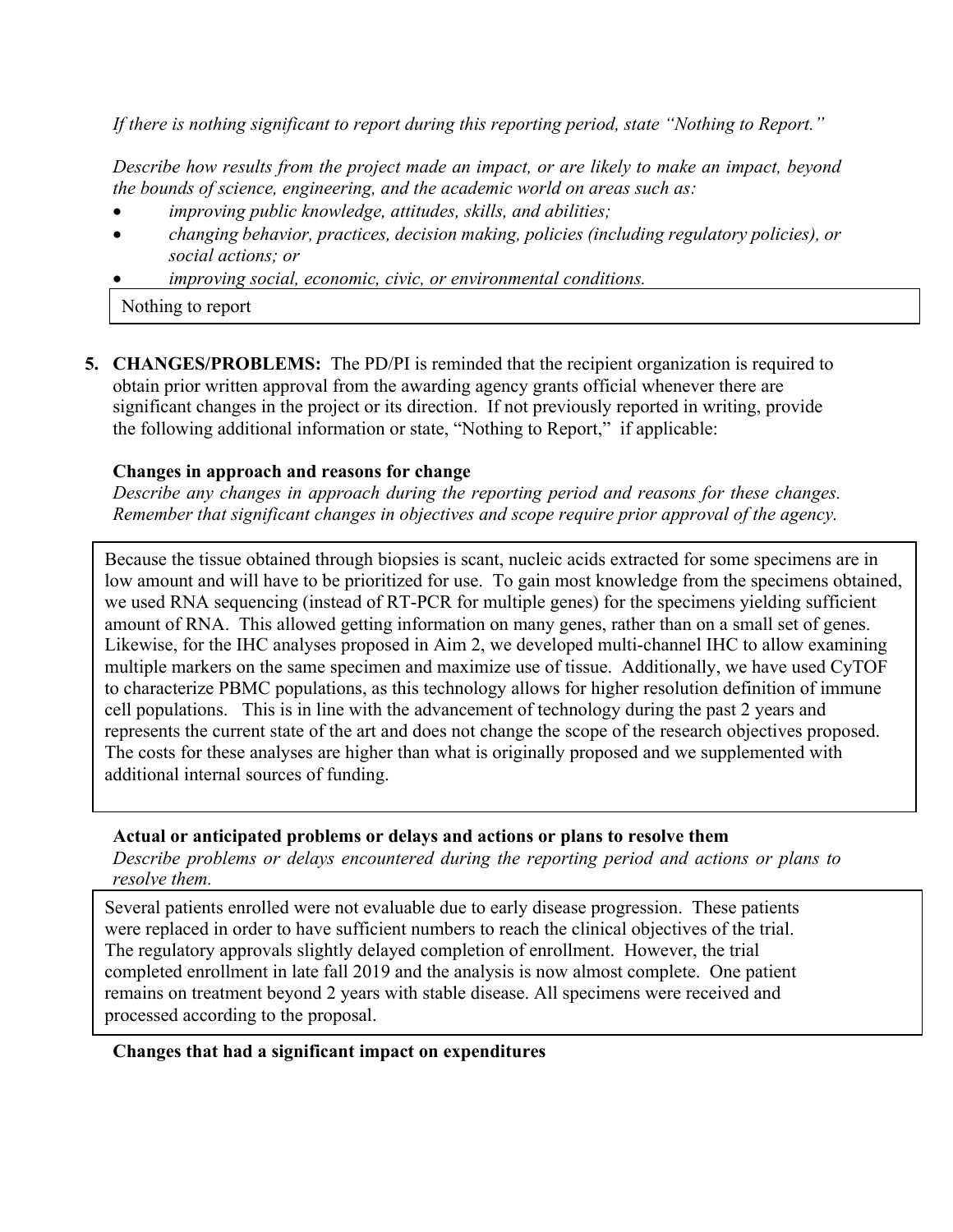*Describe changes during the reporting period that may have had a significant impact on expenditures, for example, delays in hiring staff or favorable developments that enable meeting objectives at less cost than anticipated.*

Expenditures are now complete.

## **Significant changes in use or care of human subjects, vertebrate animals, biohazards, and/or select agents**

*Describe significant deviations, unexpected outcomes, or changes in approved protocols for the use or care of human subjects, vertebrate animals, biohazards, and/or select agents during the reporting period. If required, were these changes approved by the applicable institution committee (or equivalent) and reported to the agency? Also specify the applicable Institutional Review Board/Institutional Animal Care and Use Committee approval dates.*

#### **Significant changes in use or care of human subjects**

None

#### **Significant changes in use or care of vertebrate animals**

None

### **Significant changes in use of biohazards and/or select agents**

None

- **6. PRODUCTS:** List any products resulting from the project during the reporting period. If there is nothing to report under a particular item, state "Nothing to Report."
- **Publications, conference papers, and presentations** Report only the major publication(s) resulting from the work under this award.

**Journal publications.** *List peer-reviewed articles or papers appearing in scientific, technical, or professional journals. Identify for each publication: Author(s); title; journal; volume: year; page numbers; status of publication (published; accepted, awaiting publication; submitted, under review; other); acknowledgement of federal support (yes/no).*

One high impact manuscript is planned for this fall (Cancer Discovery or JCI) and a second smaller impact manuscript will be submitted in the winter (Cancer or Gynecologic Oncology).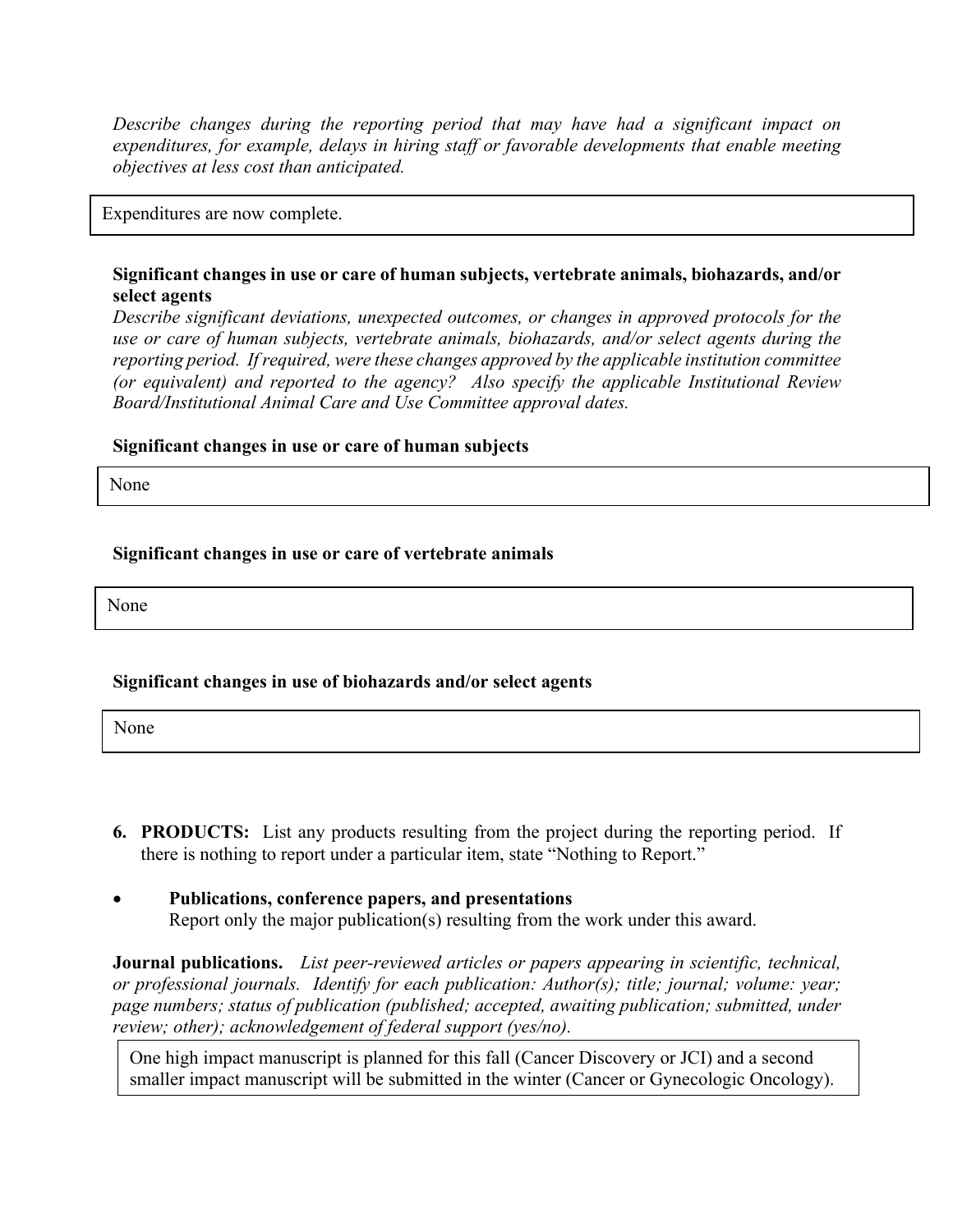**Books or other non-periodical, one-time publications.** *Report any book, monograph, dissertation, abstract, or the like published as or in a separate publication, rather than a periodical or series. Include any significant publication in the proceedings of a one-time conference or in the report of a one-time study, commission, or the like. Identify for each one-time publication: author(s); title; editor; title of collection, if applicable; bibliographic information; year; type of publication (e.g., book, thesis or dissertation); status of publication (published; accepted, awaiting publication; submitted, under review; other); acknowledgement of federal support (yes/no).*

Nothing to report

**Other publications, conference papers and presentations**. *Identify any other publications, conference papers and/or presentations not reported above. Specify the status of the publication as noted above. List presentations made during the last year (international, national, local societies, military meetings, etc.). Use an asterisk (\*) if presentation produced a manuscript.*

Poster presentation at ASCO 2020, Oral Presentation at AACR 2020, Plenary presentation at SGO 2021. Two manuscripts are in preparation.

# • **Website(s) or other Internet site(s)**

*List the URL for any Internet site(s) that disseminates the results of the research activities. A short description of each site should be provided. It is not necessary to include the publications already specified above in this section.*

Transcriptomic and methylomic data are being deposited in GEO.

# • **Technologies or techniques**

*Identify technologies or techniques that resulted from the research activities. Describe the technologies or techniques were shared.*

Nothing to report

# • **Inventions, patent applications, and/or licenses**

*Identify inventions, patent applications with date, and/or licenses that have resulted from the research. Submission of this information as part of an interim research performance progress report is not a substitute for any other invention reporting required under the terms and conditions of an award.*

Nothing to report

# • **Other Products**

*Identify any other reportable outcomes that were developed under this project. Reportable outcomes are defined as a research result that is or relates to a product, scientific advance,*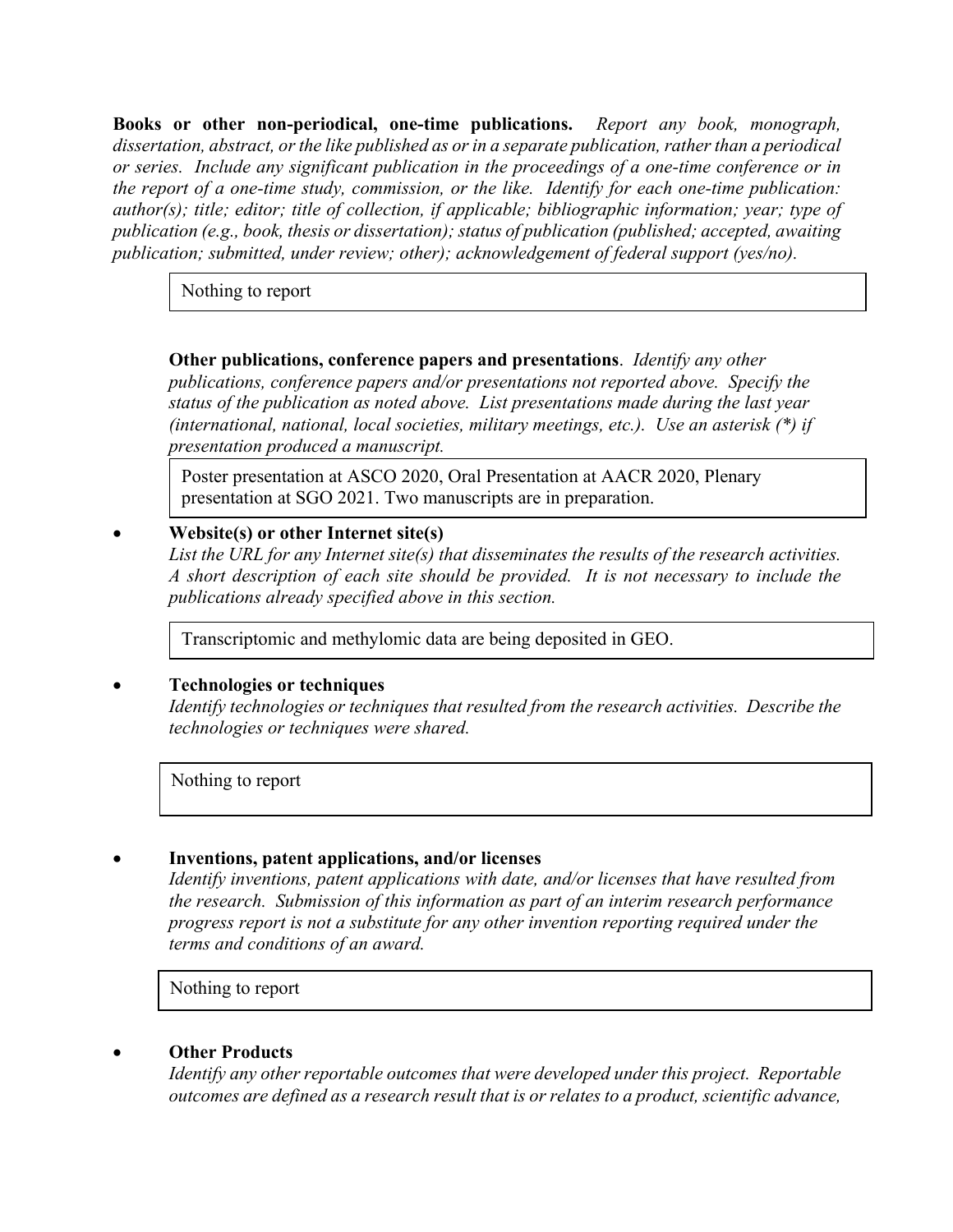*or research tool that makes a meaningful contribution toward the understanding, prevention, diagnosis, prognosis, treatment and /or rehabilitation of a disease, injury or condition, or to improve the quality of life. Examples include:*

- *data or databases;*
- *physical collections;*
- *audio or video products;*
- *software;*
- *models;*
- *educational aids or curricula;*
- *instruments or equipment;*
- *research material (e.g., Germplasm; cell lines, DNA probes, animal models);*
- *clinical interventions;*
- *new business creation; and*
- *other.*

Nothing to report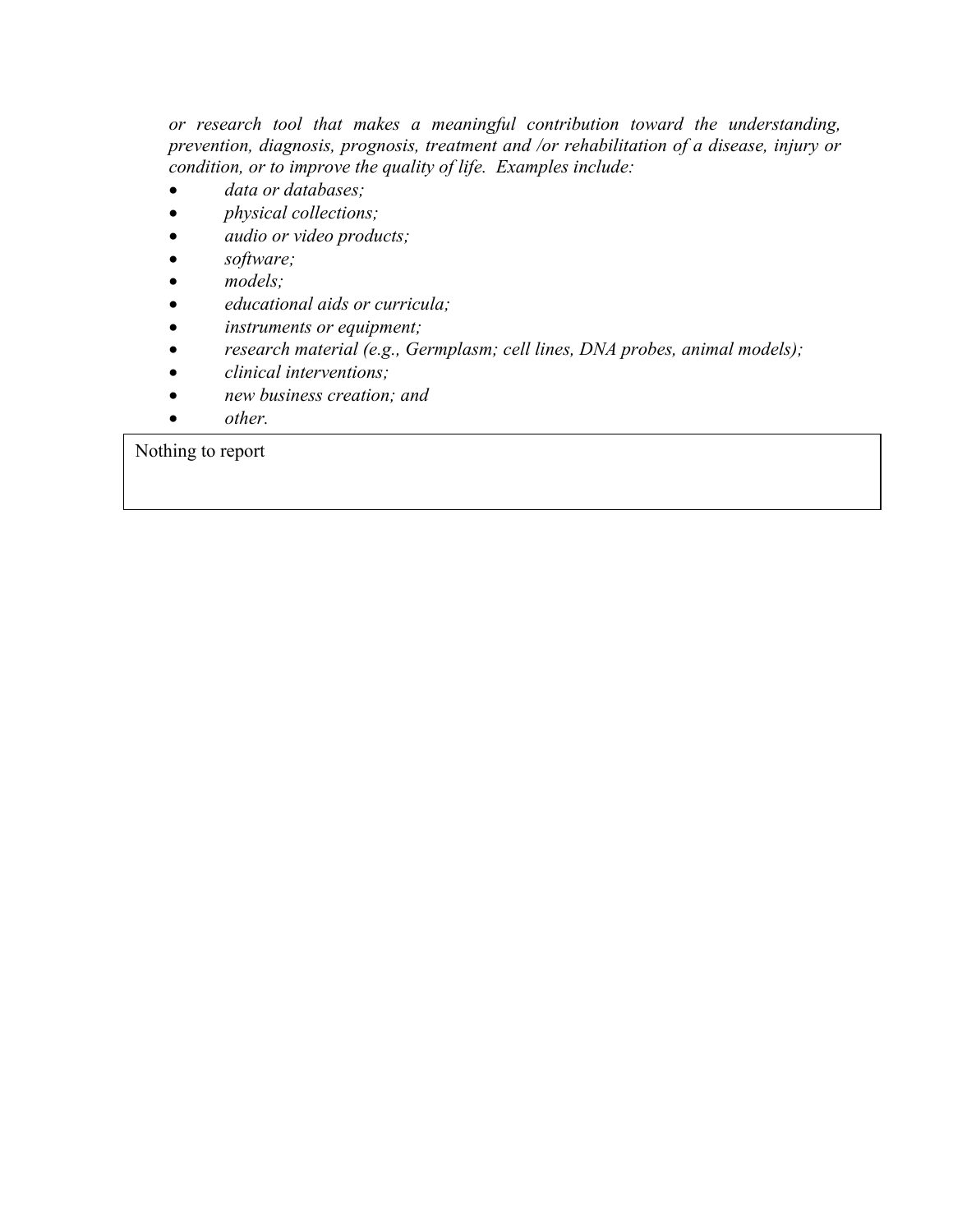## **7. PARTICIPANTS & OTHER COLLABORATING ORGANIZATIONS What individuals have worked on the project?**

*Provide the following information for: (1) PDs/PIs; and (2) each person who has worked at least one person month per year on the project during the reporting period, regardless of the source of compensation (a person month equals approximately 160 hours of effort). If information is unchanged from a previous submission, provide the name only and indicate "no change".*

| Name:<br>Project Role:<br>Nearest person month worked:<br>weekly, reviews results, organizes plan for analyses                    | Daniela Matei<br>PD/PI<br>Contribution: oversees clinical trial activities, oversees research activities, organizes monthly<br>meeting with co-Is, meets individually with co-Is at least quarterly, meets with research coordinators |
|-----------------------------------------------------------------------------------------------------------------------------------|---------------------------------------------------------------------------------------------------------------------------------------------------------------------------------------------------------------------------------------|
| Name:<br>Project Role:<br>Nearest person month worked:<br>organizes plan for analyses                                             | <b>Bin Zhang</b><br>Co-Investigator<br>Contribution: responsible for completion of Aim 2, oversees one postdoctoral fellow, reviews results,                                                                                          |
| Name:<br>Project Role:<br>Nearest person month worked:                                                                            | Hao Huang<br>Co-Investigator<br>6<br>Contribution: RT-PCR, library preparation and sequencing, methylomic analysis, data analysis                                                                                                     |
| Name:<br>Project Role:<br>Nearest person month worked:                                                                            | Horacio Cardenas<br>Co-Investigator<br>6<br>Contribution: specimen collection and logging, sequencing analysis, data analysis, pyrosequencing                                                                                         |
| Name:<br>Project Role:<br>Nearest person month worked:<br>Contribution: postdoctoral fellow, IHC, flow cytometry, data analysis   | Siqi Chen<br>Co-Investigator<br>12                                                                                                                                                                                                    |
| Name:<br>Project Role:<br>Nearest person month worked:<br>Contribution: nucleic acid extraction, specimen collection and logging. | Azza Mohammad<br>Technician<br>6                                                                                                                                                                                                      |
| Name:<br>Project Role:<br>Nearest person month worked:<br>Contribution: multi-plex IHC and analysis.                              | Mathew Cowan, MD<br>Fellow<br>12                                                                                                                                                                                                      |
| Name:<br>Project Role:<br>Nearest person month worked:<br>Contribution: multi-plex IHC and analysis.                              | Ping Xie, PhD<br>Post doctoral fellow<br>12                                                                                                                                                                                           |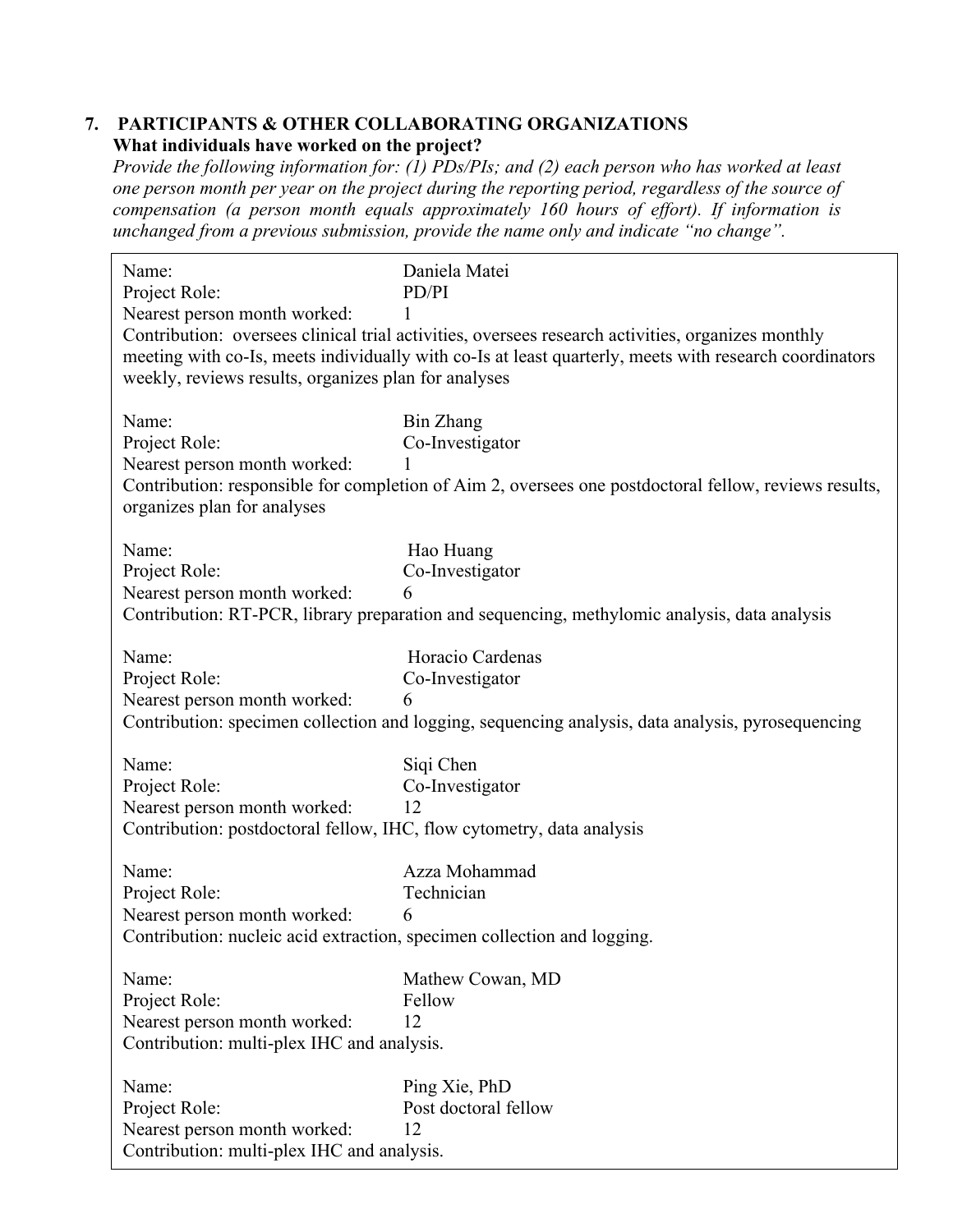## **Has there been a change in the active other support of the PD/PI(s) or senior/key personnel since the last reporting period?**

*If there is nothing significant to report during this reporting period, state "Nothing to Report."*

*If the active support has changed for the PD/PI(s) or senior/key personnel, then describe what the change has been. Changes may occur, for example, if a previously active grant has closed and/or if a previously pending grant is now active. Annotate this information so it is clear what has changed from the previous submission. Submission of other support information is not necessary for pending changes or for changes in the level of effort for active support reported previously. The awarding agency may require prior written approval if a change in active other support significantly impacts the effort on the project that is the subject of the project report.*

**Nothing to report**